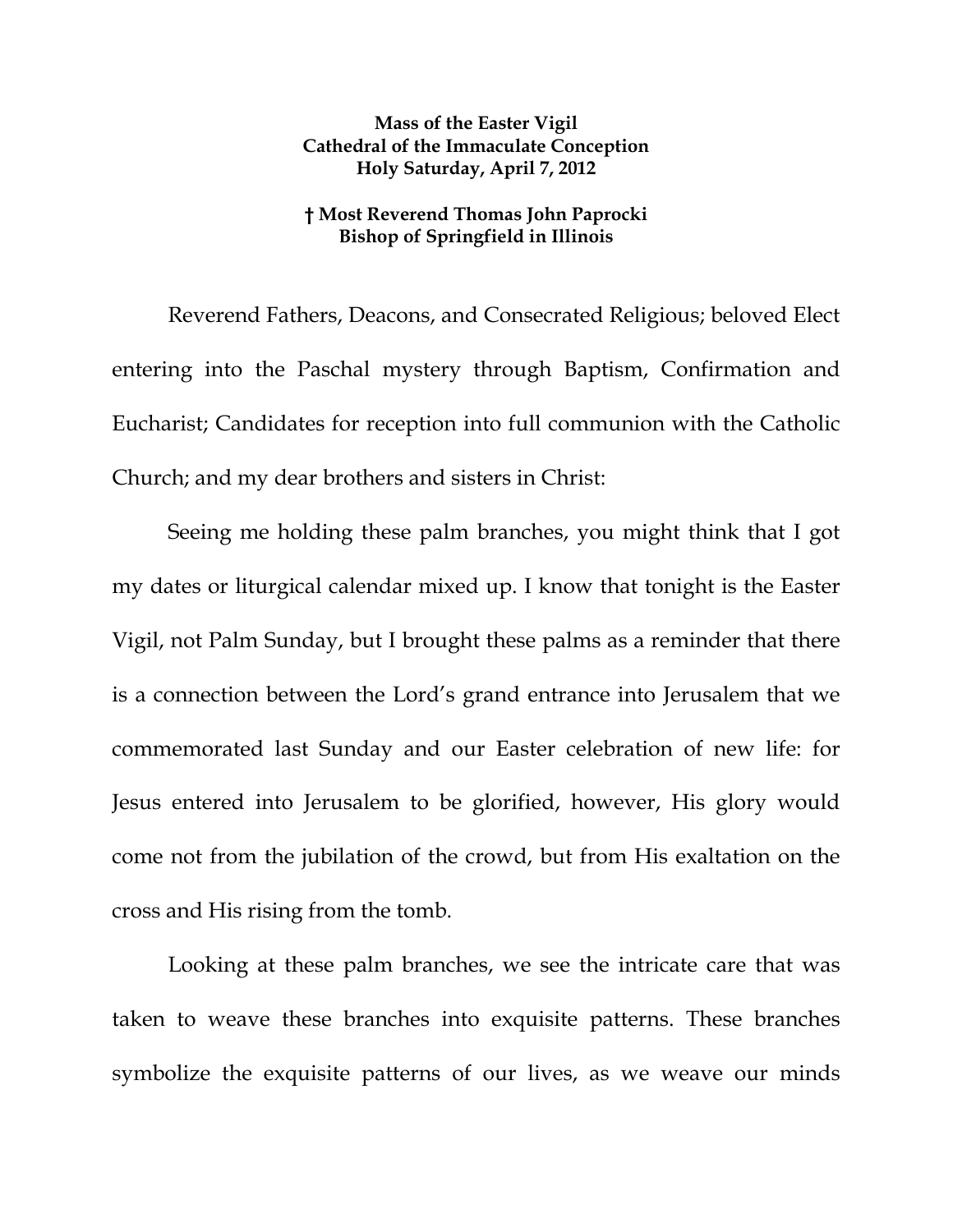through education, our hearts through our experiences, and our souls through our relationships. But we are reminded that these palms will be burned before Lent next year, their ashes to be placed upon our foreheads to remind us that we are dust, and unto dust we shall return, as the intricate patterns of our lives on earth are snuffed out through death. That would be a depressing message if it ended there, but thankfully it does not. Our celebration of Easter affirms that life does not end in a heap of ashes, but indeed rises anew from those very ashes.

Throughout these forty days of Lent, we have been reminded of our weaknesses and frailty, but even in our Lord's terrible suffering and death on the cross, we begin to see glimpses of something more, for the cross symbolizes not only Christ's death, but also His resurrection, and it is in Christ's resurrection that we are given the hope of sharing in the glory of the Kingdom through the resurrection of our own glorified body.

In a few moments, the candidate(s) for baptism will be asked to make baptismal promises and then all of us will be asked to renew our baptismal promises. The questions that make up the baptismal promises are taken from the Apostles Creed, and the last of these questions asks, "Do you believe in the resurrection of the body and life everlasting?" This question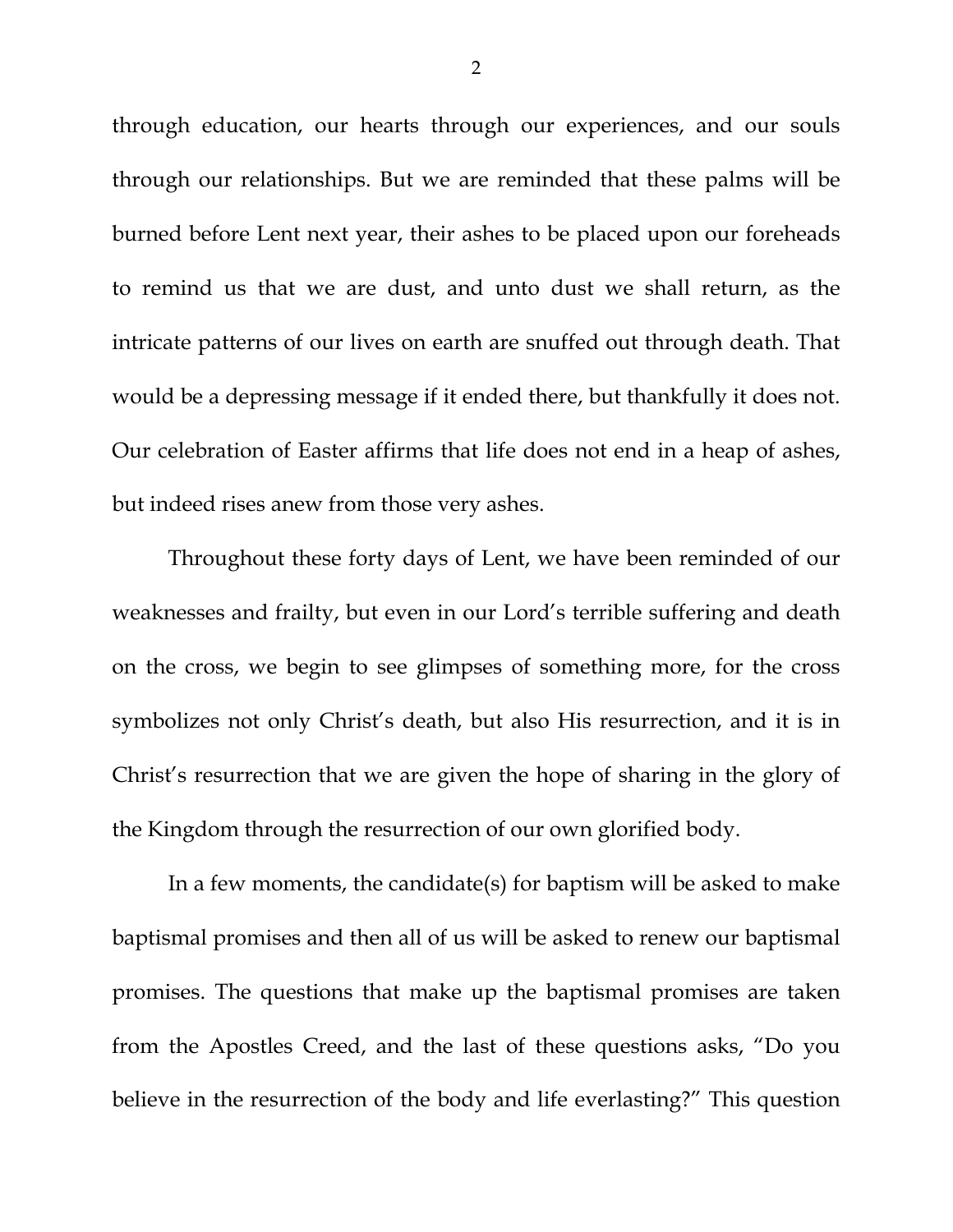is not about the resurrection of Jesus' body; that comes in an earlier question: "Do you believe in Jesus Christ … who was born of the Virgin Mary, was crucified died and was buried, rose from the dead, and is now seated at the right hand of the Father?" No this last question about the resurrection of the body refers not to Jesus' body, but to our body. Nevertheless, there is a connection between the two.

St. Paul explained in his First Letter to the Corinthians, "If there is no resurrection of the dead, Christ himself has not been raised. And if Christ has not been raised, our preaching is void of content and your faith is empty too. Indeed we should then be exposed as false witnesses of God, for we have borne witness before him that he raised up Christ; but he certainly did not raise him up if the dead are not raised; Why? Because if the dead are not raised, then Christ was not raised; and if Christ was not raised, your faith is worthless" (1 Cor. 15:13-17). Christ's death on the cross of Good Friday leads directly to the new life of resurrection.

In his encyclical letter on the Gospel of Life, *Evangelium Vitae*, our late Holy Father, the great Pope John Paul II explained the connection between Good Friday and Easter: "

3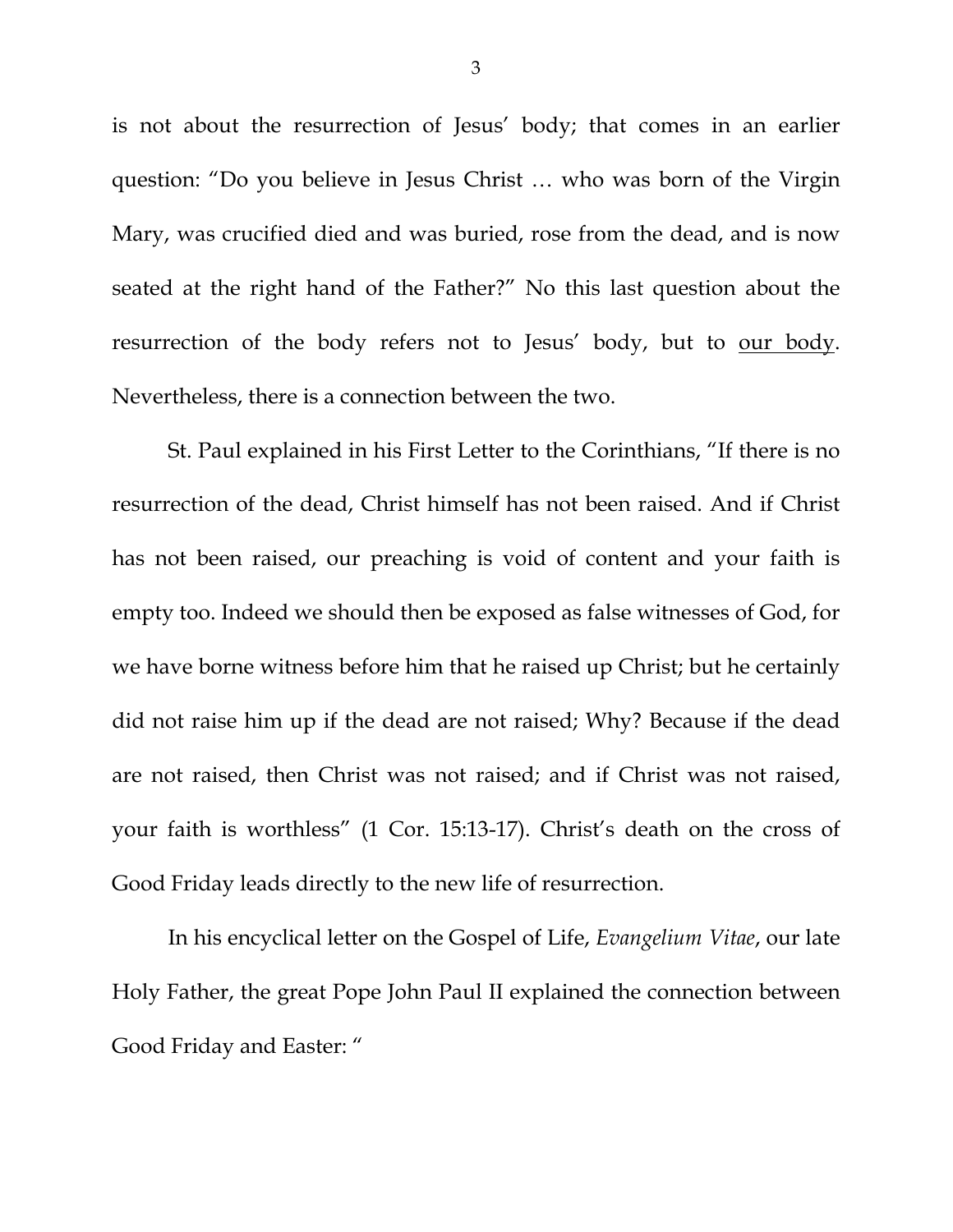"In the early afternoon of Good Friday, 'there was darkness over the whole land ... while the sun's light failed; and the curtain of the temple was torn in two' (Lk 23:44, 45). This is the symbol of a great cosmic disturbance and a massive conflict between the forces of good and the forces of evil, between life and death. Today we too find ourselves in the midst of a dramatic conflict between the 'culture of death' and the 'culture of life'. But the glory of the Cross is not overcome by this darkness; rather, it shines forth ever more radiantly and brightly, and is revealed as the centre, meaning and goal of all history and of every human life. . . .

"By his death, Jesus sheds light on the meaning of the life and death of every human being. . . . After his death 'the tombs also were opened, and many bodies of the saints who had fallen asleep were raised' (Mt 27:52). The salvation wrought by Jesus is the bestowal of life and resurrection. …

"It is the very life of God which is now shared with man. It is the life which through the Sacraments of the Church—symbolized by the blood and water flowing from Christ's side—is continually given to God's children, making them the people of the New Covenant. From the Cross, the source of life, the 'people of life' is born and increases."

4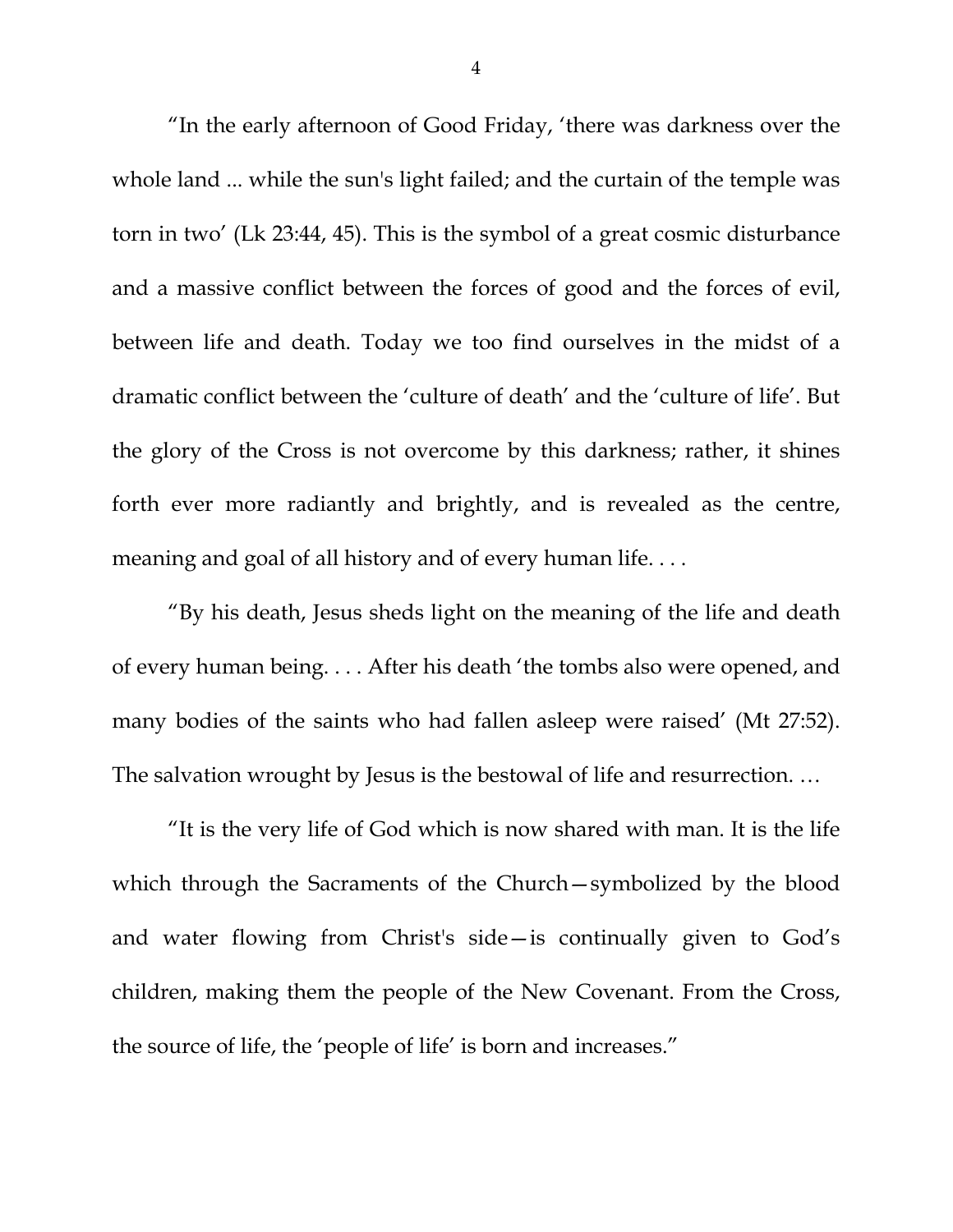As "people of life," we are called to respect and protect all human life from conception to natural death. As "people of life," we look forward to the new life that awaits us when our bodies will be raised from the dead.

I get the impression sometimes that people think that when we die, we leave our bodies behind and live on forever like angels or spirits. That is not what we believe. That is a Greek concept, the immortality of the soul, not the Judeo-Christian belief in the resurrection of the body. The resurrection of the body "means not only that the immortal soul will live on after death, but that even our 'mortal body' will come to life again" (*Catechism of the Catholic Church*, # 990).

No, after death there is a period of time when the soul is separated from the body, but that state is temporary. Our Catholic faith tells us that "the soul goes to meet God, while awaiting its reunion with its glorified body. God, in his almighty power, will definitively grant incorruptible life to our bodies by reuniting them with our souls, through the power of Jesus' Resurrection" (*CCC*, # 997). When will this happen? On the "last day," "at the end of the world" (*CCC*, # 1001). That day is known as the Second Coming of Jesus, the Last Judgment, when Christ will judge the living and the dead. "All the dead will rise" (*CCC*, # 998), "those who have done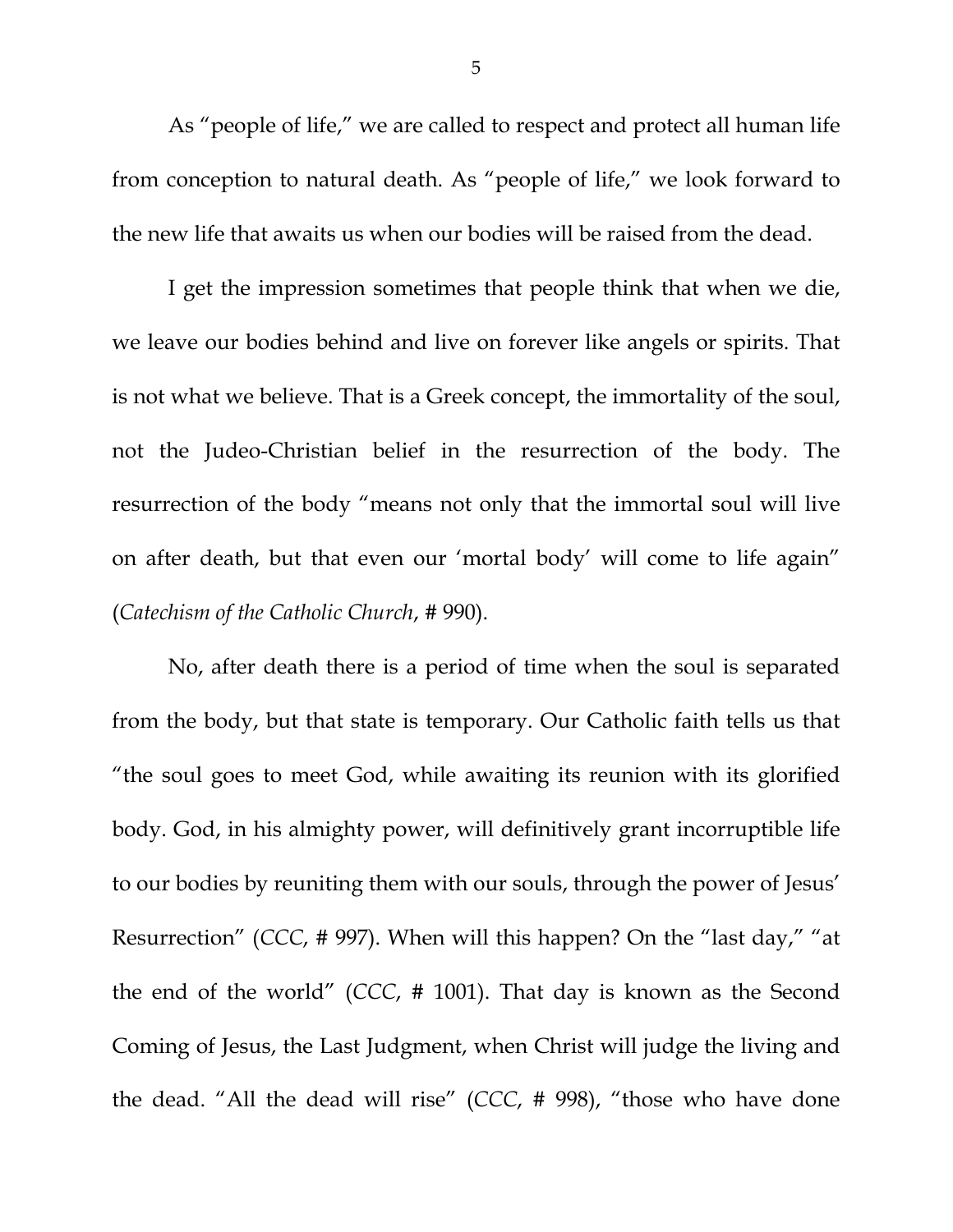good, to the resurrection of life, and those who have done evil, to the resurrection of judgment" (*John* 5:29; cf. *Daniel* 12:2).

What will our bodies be like? That is a natural and logical question, but St. Paul says that it is a "nonsensical question" (1 *Cor*. 15:36). Nevertheless, he answers by saying that "what rises is glorious" (1 *Cor*. 15:43). Christ "will change our lowly body to be like his glorious body" (*CCC*, # 999). We get a hint of that by the accounts of the disciples encountering the Risen Lord in His glorified body. They were able to see Him and talk with Him, He ate and drank with them. He invited Thomas to touch His wounds. Yet something was different. He was no longer suffering from those wounds. He was able to appear to them in the upper room where they had locked doors. We call this a glorified body.

 That means that our resurrected bodies will not be exactly like they are now, thank God. No one would want to live forever with the aches and pains of this life. But our glorified bodies will have no more suffering, no more sickness, no more sadness, no more tears. We will be freed of our disabilities and diseases. I was talking about this once at a Confirmation, and there was a young man confined to a wheel chair, suffering from a disability that constricted his movements. When I described our belief in